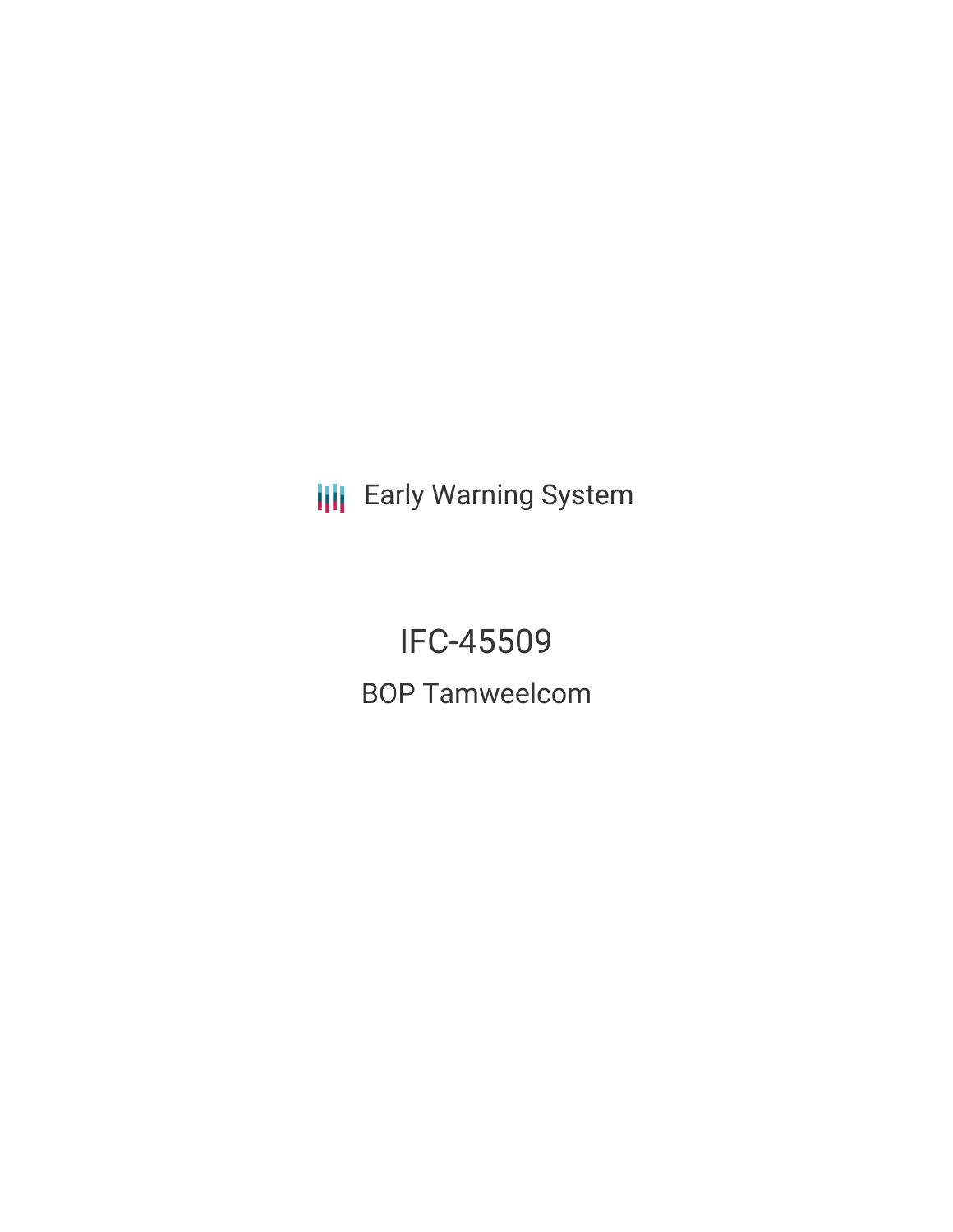# **Quick Facts**

| <b>Countries</b>               | Jordan                                  |
|--------------------------------|-----------------------------------------|
| <b>Financial Institutions</b>  | International Finance Corporation (IFC) |
| <b>Status</b>                  | Approved                                |
| <b>Bank Risk Rating</b>        | FI                                      |
| <b>Voting Date</b>             | 2021-08-31                              |
| <b>Borrower</b>                | THE JORDAN MICRO FINANCE COMPANY        |
| <b>Sectors</b>                 | Finance, Technical Cooperation          |
| <b>Investment Type(s)</b>      | Loan                                    |
| <b>Investment Amount (USD)</b> | $$5.00$ million                         |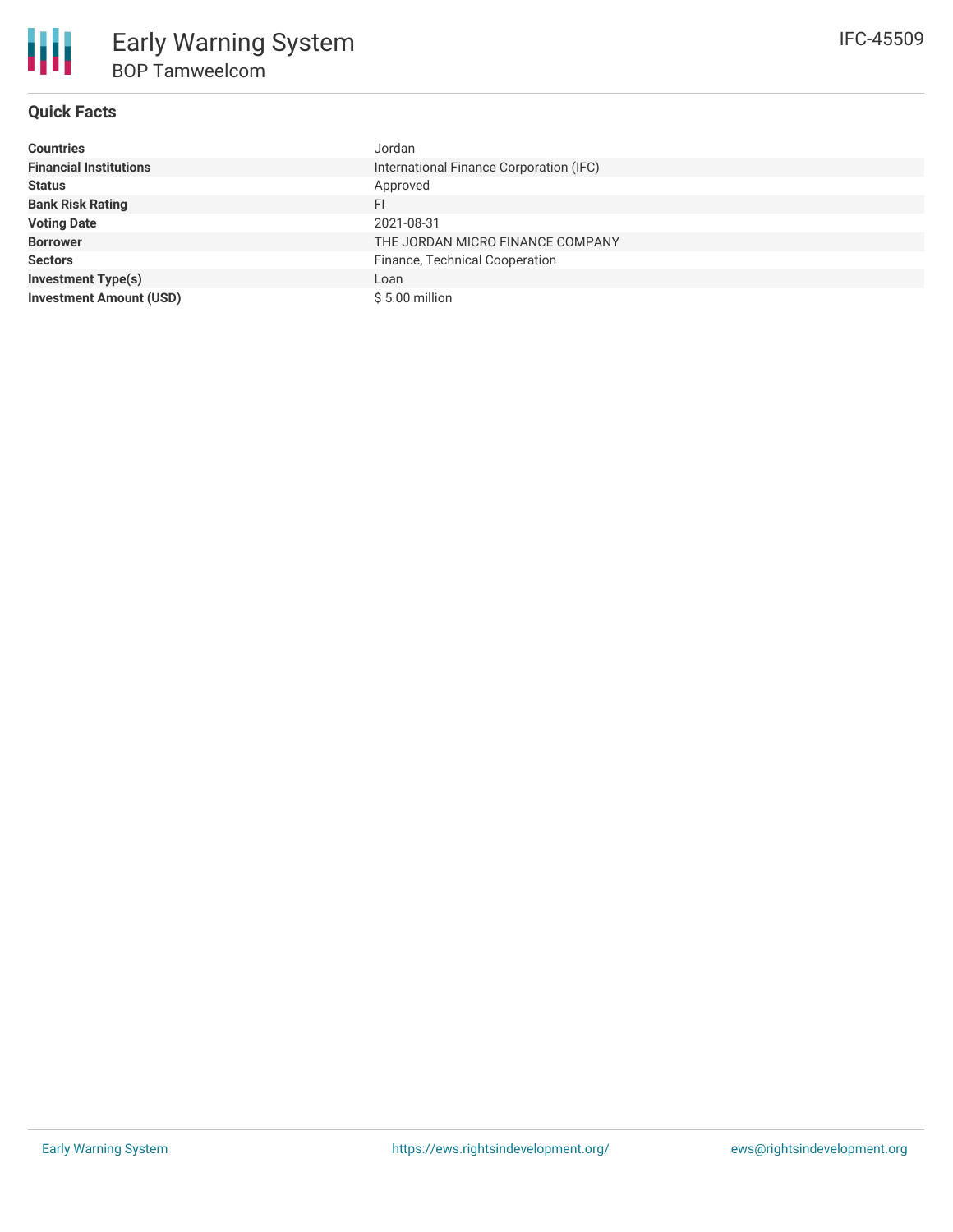

## **Project Description**

According to bank provided information, the proposed project includes an investment in local currency of up to US\$5 million to Jordan Micro Finance Company ("Tamweelcom" or the "Company") in the form of a senior term loan with a maturity of three years and a grace period of one year. The project is processed under IFC's Base of the Pyramid Program. The proceeds of the loan would be utilized by the Company to support its lending program to micro and very small enterprises.

IFC has an approved advisory engagement with Tamweelcom to: (i) implement the Company's Digital Financial Services (DFS) strategy; (ii) further develop its risk function; (iii) refine and improve its product offering; and (iv), develop a strategic business plan. In doing so the project ultimately aims to strengthen the institution as a whole and increase and expand its outreach.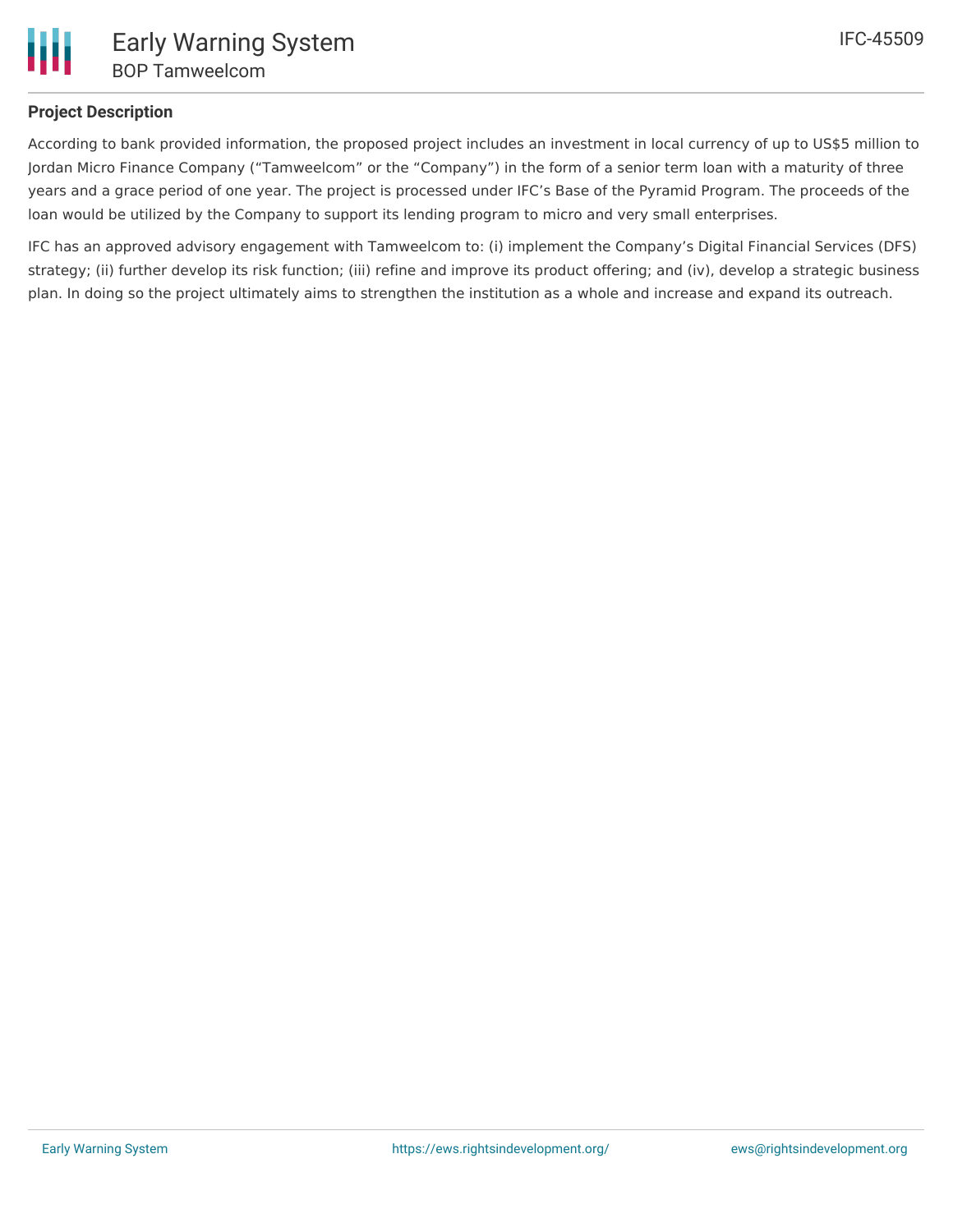## **Investment Description**

• International Finance Corporation (IFC)

The project consists of an investment of up to US\$5 million in the form of a local currency senior term loan with maturity of three years and a grace period of one year. The project is processed under IFC's Base of the Pyramid Program, US\$400 million facility to support NBFIs and Microfinance Institutions through pandemic recovery.

### **Financial Intermediary**

Financial Intermediary: A commercial bank or financial institution that receives funds from a development bank. A financial intermediary then lends these funds to their clients (private actors) in the form of loans, bonds, guarantees and equity shares. Financial intermediaries include insurance, pension and equity funds. The direct financial relationship is between the development bank and the financial intermediary.

• Jordan Micro Credit [Company](file:///actor/306/) (Financial Intermediary)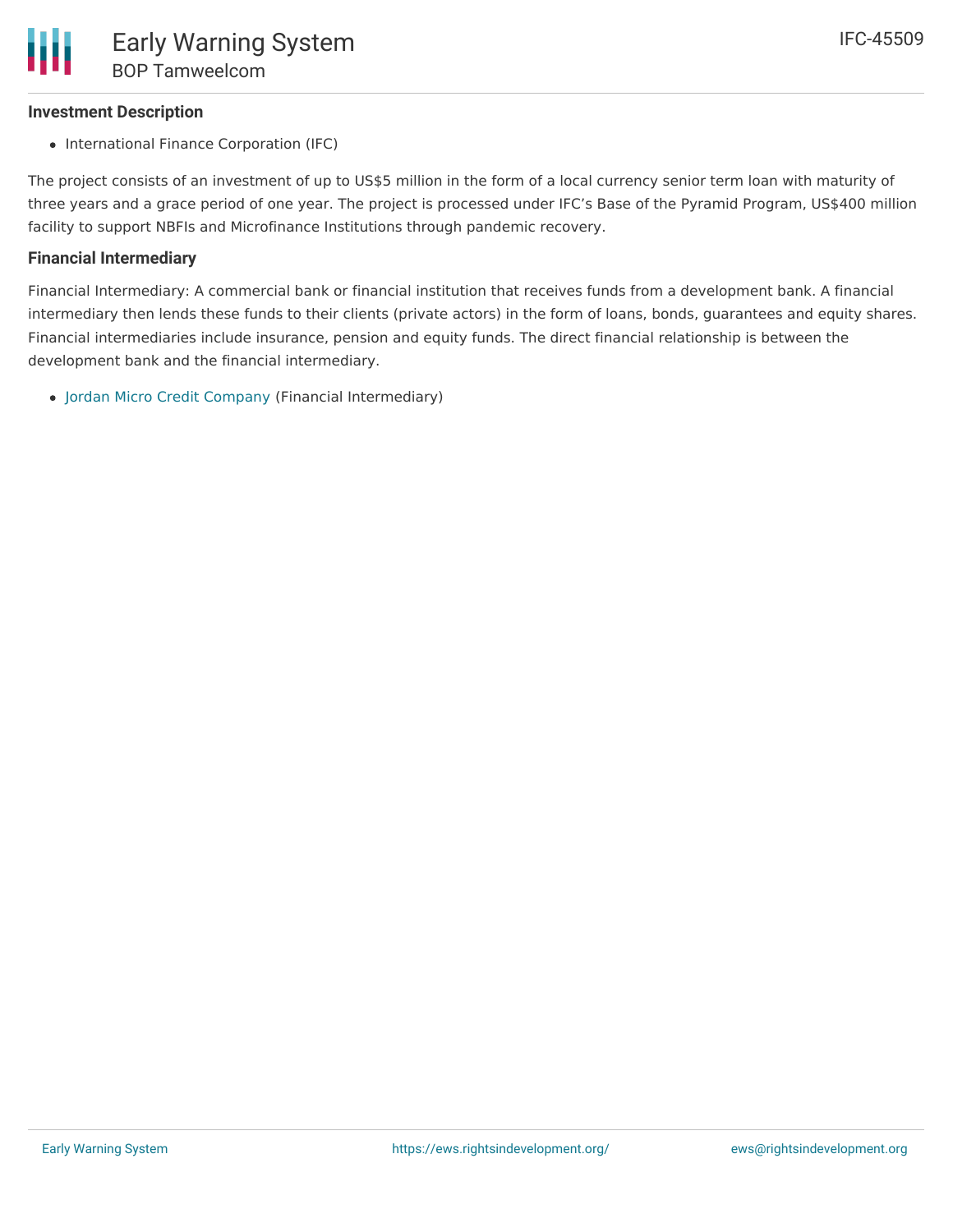Tamweelcom was established in 1999 as a non-profit limited liability company. The Company was named the "Jordanian Company for Financing Micro Enterprises" at the establishment, and in 2018, Tamweelcom was licensed by the Central Bank of Jordan under the microfinance regulatory framework and changed its name to "Jordan Micro Finance Company ". The Company is wholly owned by Noor Al-Hussein Foundation, an NGO founded by a Royal Decree in 1985 as an implementing arm of the King Hussein Foundation ("KHF")'s community development initiatives to support low-income entrepreneurs in the remote areas.

Over the years strengthened its market position and grew to be one of the leading MFIs in Jordan operating through 39 branches covering all regions and main populated areas of the Kingdom. By 2020, Tamweelcom was serving 90,000 borrowers (80% women) with a gross loan portfolio of US\$74.7million, representing market share of 20% and 21%, respectively.